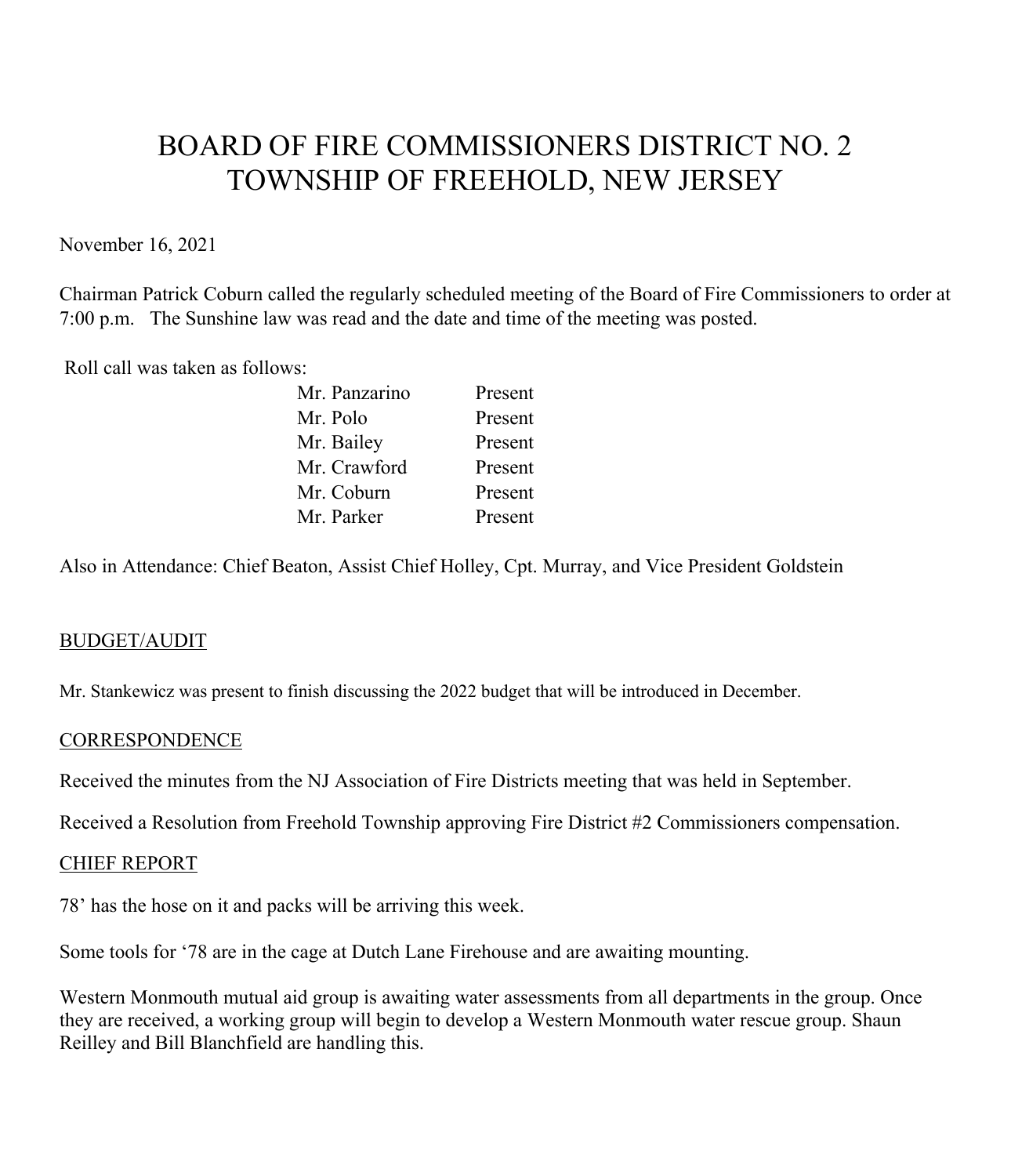## RADIO AND ALARM

Cpt. Murray asked for 12 new pagers in the amount of \$10,522.00. Mr. Bailey made a motion to purchase 6 new pagers to be paid for out of Radio & Alarm Budget, 2<sup>nd</sup> by Mr. Crawford. Roll was called Board Approved.

## **BUILDINGS**

Nothing at this time

#### INSURANCE/LOSAP

Nothing at this time.

#### **MAINTENANCE**

'90 Destruction testing done, 5 items failed. '75 & '90 pump test passed. '76 Vac only failed '77 Vac and primer failed Ground ladder test, 3 failed, ordered a new 12ft. roof ladder. Greenblade finished maintenance on all the tools.

## NEW TRUCK

Nothing at this time.

#### CHIEF'S VEHICLE

Still needs radios, knox box and Wifi.

## 5 YR. PLAN

Progress

## SIGNS

Signed contract for new sign on Pond Rd.

## BOAT

Some equipment has arrived. Capt. Murray to follow up on the rest of the equipment.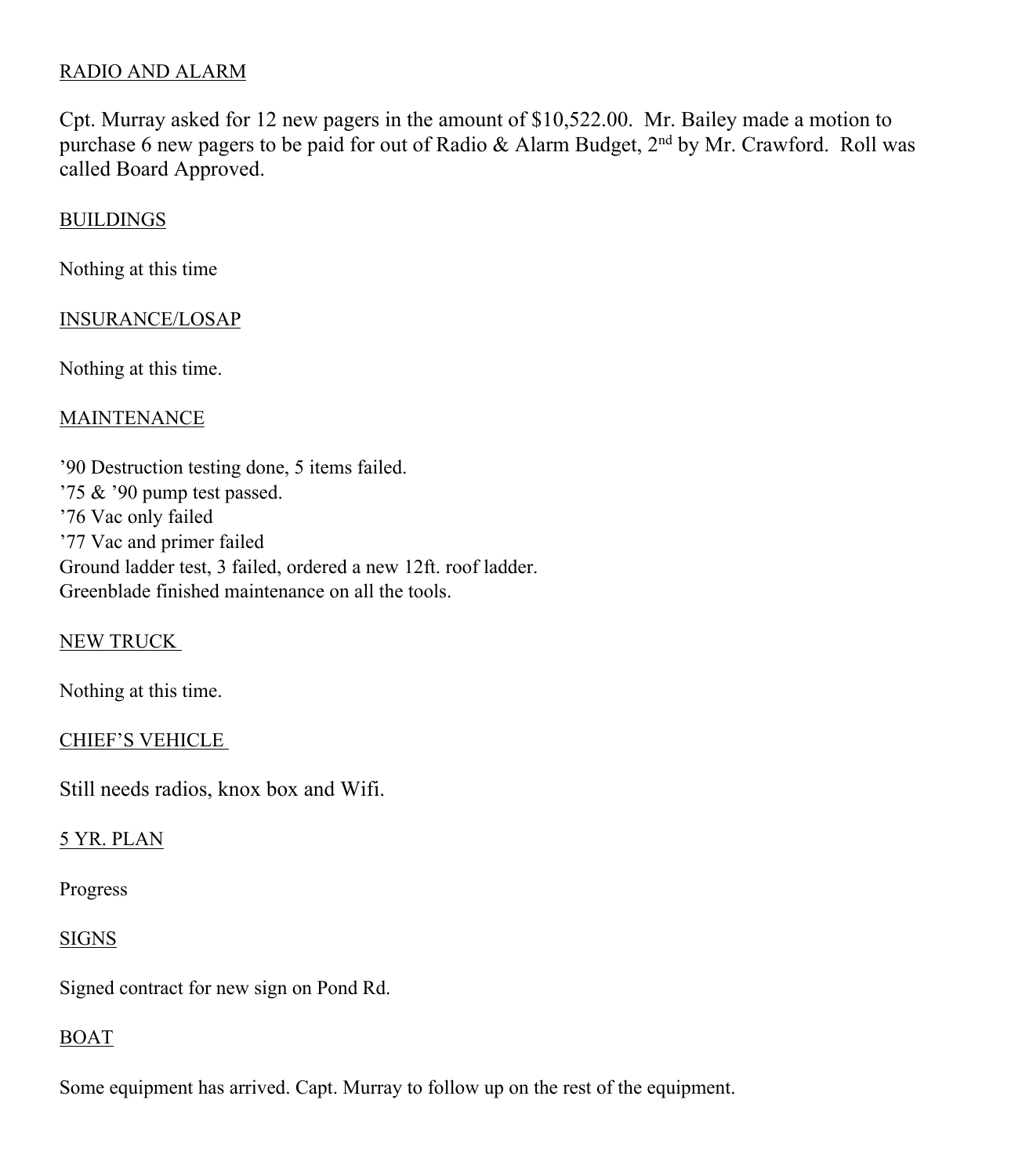# AIR PURIFICATION SYSTEM

Nothing at this time.

## ENVIROMENTAL

Nothing at this time.

## FACEBOOK COMMUINTY PAGE

Nothing at this time.

# **OPTIMUM**

Nothing at this time

## MAINTENACE PLAN

Nothing at this time.

## NEW BUSINESS

As previously discussed and confirmed a Special Election to be held on 12/14/21.

# TREASURER

Checking Acct. \$986.05 Saving Acct. \$738,684.89 CD \$876,077.57

## **Check #**

| 11751 JCP&L                   | 329.06       |
|-------------------------------|--------------|
| 11752 Verizon Wireless        | \$584.78     |
| 11753 NJNG                    | \$<br>104.50 |
| 11754 Staples                 | \$260.95     |
| 11755 Optimum                 | \$605.99     |
| 11756 Samuel Klein            | \$6,100.00   |
| 11757 Blaze Emergency         | \$2,418.35   |
| 11758 Elbow Grease Detailing  | \$3,100.00   |
| 11759 U.S. Grounds Maintained | \$5,929.07   |
| 11760 Grainger                | 609.94       |
| 11761 Roux Associates         | 368.62       |